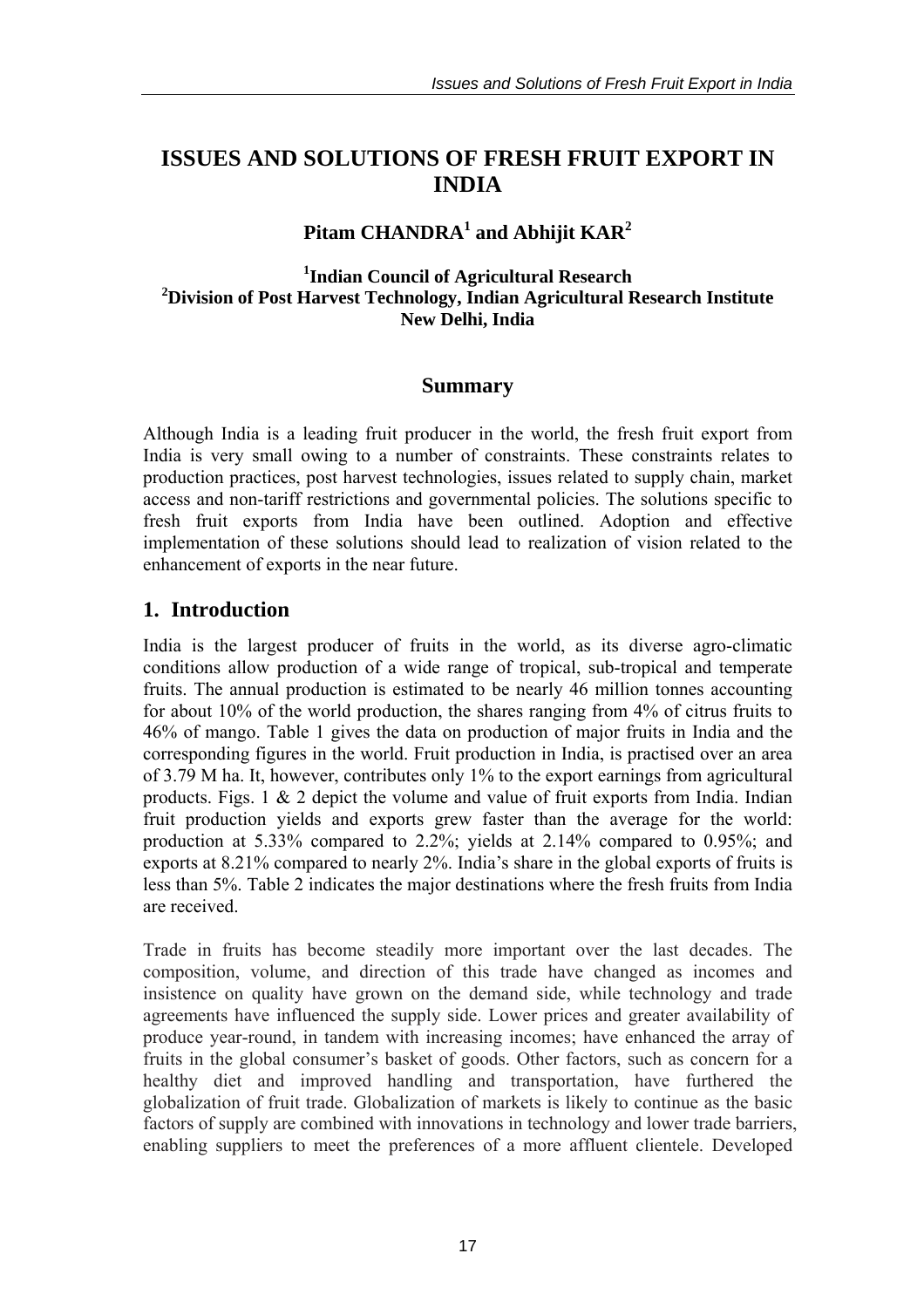countries will continue to dominate global trade in fruits, but new varieties will find their way into the diets of the relatively affluent everywhere.

Global imports are forecast to reach 4.3 million tonnes by 2010 with 87 percent or 3.8 million tonnes destined from developed country markets. The EU is expected to remain the world's largest import market, followed by the United States, together accounting for 70 percent of import demand. Europe is expected to remain the main market outlet for tropical fruit, with France a major importer and Netherlands the major European transshipment point for imported fruit.

The export market for fresh fruits is highly competitive among the top exporters. Gaining access to foreign markets is critical to countries that are large exporters. Free trade agreements are one means to provide increased market access and encourage increased exports. In addition to negotiating trade agreements, top exporters also use various export promotion and marketing techniques to increase their market share in foreign markets. Specific marketing and promotion techniques will be discussed for India in the following sections.

|               | <b>Production (Million Tonnes)</b> |       |  |  |  |
|---------------|------------------------------------|-------|--|--|--|
| Fruit         | <b>India</b>                       | World |  |  |  |
| <b>Banana</b> | 13.304                             | 64    |  |  |  |
| Grapes        | 1.250                              | 68    |  |  |  |
| Mango         | 12.733                             | 25    |  |  |  |
| Papaya        | 2.150                              |       |  |  |  |
| Pineapple     | 1.172                              | 17    |  |  |  |
| Others        | 14.5942                            | 267   |  |  |  |
| <b>Total</b>  | 45.203                             | 446   |  |  |  |

**Table 1.** Production of major fruits in India vis-à-vis World

Source : Ministry of Commerce and Industries Data Sheet, 2005 Government of India

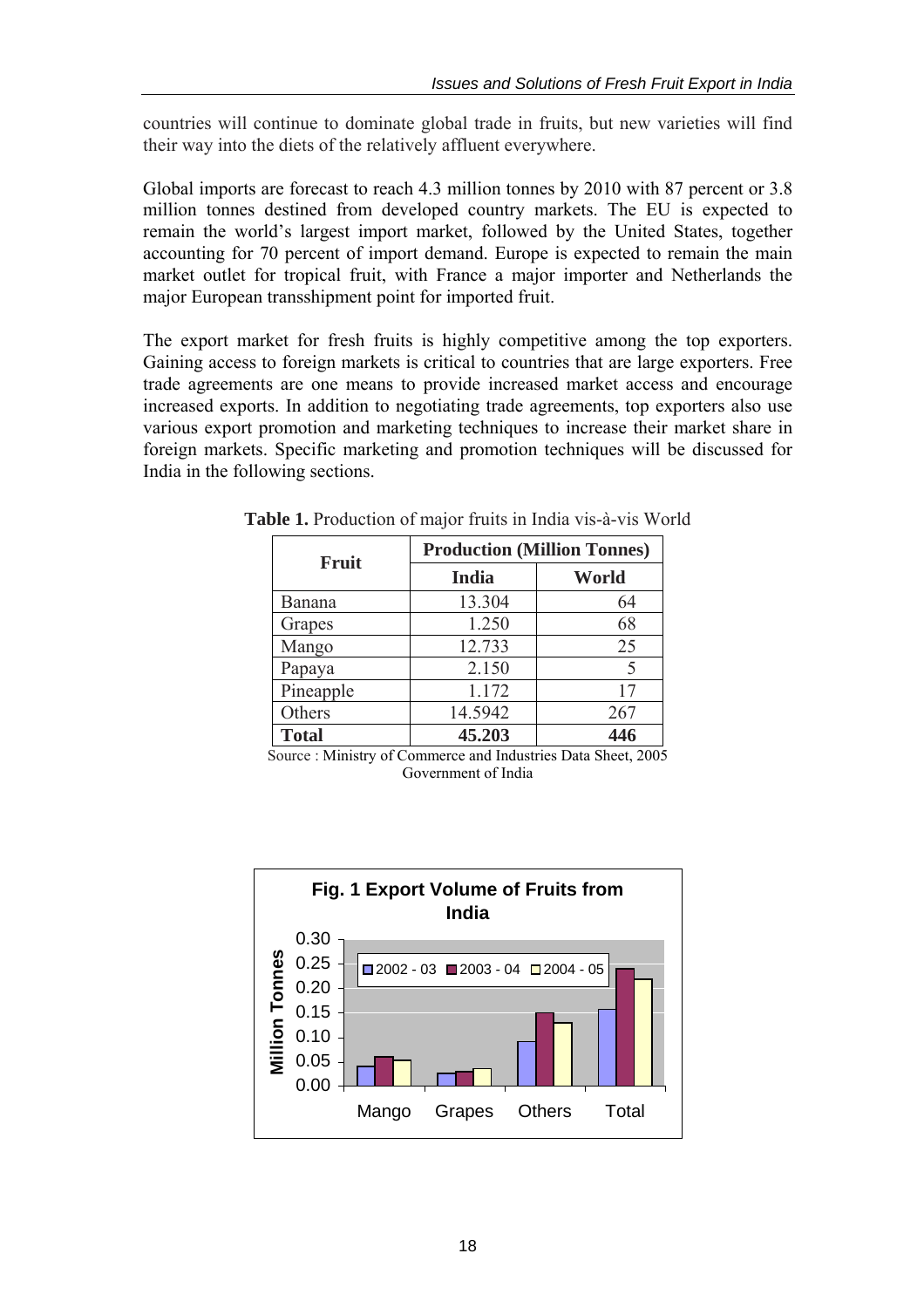

## **Table 2. Export of Fresh Fruits in terms of Quantity and Value for the Year 2004 – 2005**

|                                                                                   |                          | <b>Mango</b>                        | <b>Grapes</b>       |                                     | <b>Others</b>            |                                     | <b>Total</b>        |                                     |  |
|-----------------------------------------------------------------------------------|--------------------------|-------------------------------------|---------------------|-------------------------------------|--------------------------|-------------------------------------|---------------------|-------------------------------------|--|
| <b>Country</b>                                                                    | Quantity<br>(5000)       | <b>Value</b><br>(Million<br>$Rs.$ ) | Quantity<br>(600 T) | <b>Value</b><br>(Million<br>$Rs.$ ) | Quantity<br>(600 T)      | <b>Value</b><br>(Million<br>$Rs.$ ) | Quantity<br>(600 T) | <b>Value</b><br>(Million<br>$Rs.$ ) |  |
| Bangladesh                                                                        | 32.5                     | 297.10                              | 14.7                | 83.04                               | 58.0                     | 631.50                              | 105.2               | 1011.64                             |  |
| Germany                                                                           | $\overline{\phantom{0}}$ |                                     | 1.1                 | 43.71                               | 0.7                      | 17.43                               | 1.8                 | 61.14                               |  |
| Netherlands                                                                       | 0.5                      | 21.27                               | 6.8                 | 359.50                              | $\overline{a}$           |                                     | 7.3                 | 380.77                              |  |
| Nepal                                                                             | 3.4                      | 26.96                               | 1.5                 | 12.20                               | 30.0                     | 242.14                              | 34.9                | 281.30                              |  |
| Saudi<br>Arabia                                                                   |                          |                                     |                     |                                     | 3.9                      | 84.16                               | 3.9                 | 84.16                               |  |
| South<br>Africa                                                                   | 2.3                      | 74.80                               | -                   | $\overline{\phantom{a}}$            | $\overline{\phantom{a}}$ |                                     | 2.3                 | 74.80                               |  |
| United<br>Arab<br>Emirates                                                        | 9.5                      | 270.00                              | 4.3                 | 218.70                              | 2.5                      | 329.00                              | 16.3                | 817.70                              |  |
| United<br>Kingdom                                                                 | 1.2                      | 71.81                               | 5.2                 | 290.00                              | 2.0                      | 74.50                               | 8.4                 | 436.31                              |  |
| Others                                                                            | 3.0                      | 107.61                              | 2.4                 | 99.59                               | 33.4                     | 261.27                              | 38.8                | 468.47                              |  |
| <b>Total</b>                                                                      | 52.4                     | 869.55                              | 36.0                | 1106.74                             | 131.5                    | 1640.00                             | 219.9               | 3616.29                             |  |
| Source: Ministry of Commerce and Industries Data Sheet, 2005, Government of India |                          |                                     |                     |                                     |                          |                                     |                     |                                     |  |

# **2. Constraints for Exports**

India continues to be absent or at best a marginal player in most of the leading markets for its export of fresh fruits. Indian players have not succeeded in establishing direct linkages with buyers/consumers in importing countries, as a result of which a large proportion of exports are being further processed and re-exported by other countries. Some of the major concerns for promoting the export relate to:

- Lack of exportable varieties (high fibre content; inappropriate appearance and texture and large size of stone)
- Lack of post-harvest treatment facilities such as of vapour heat treatment
- Lack of packhouses from farm to port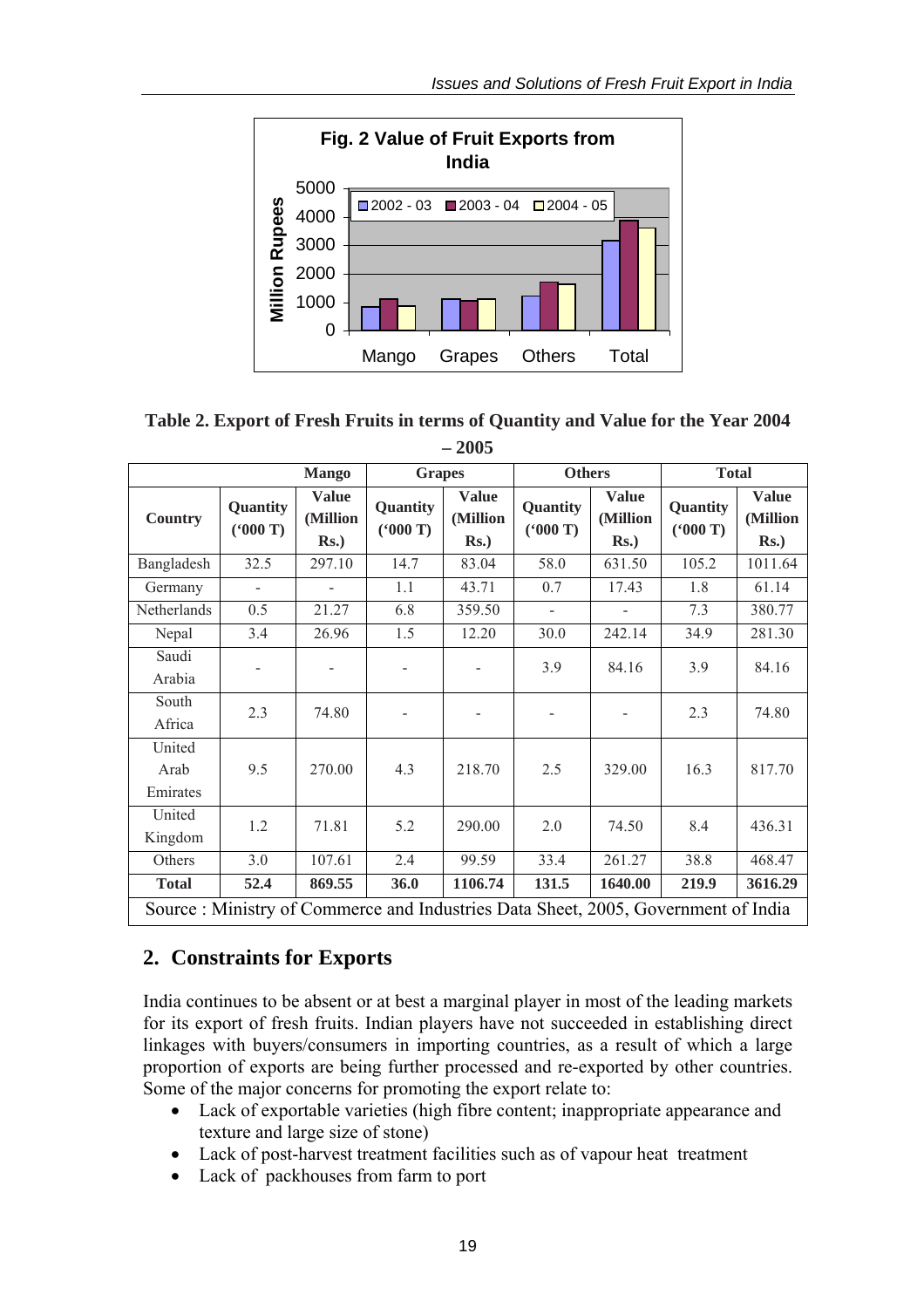• High cost of obtaining certification for exports like Eurep-Gap

The issues can be categorized into "Supply Chain Issues" which are inherent to the domestic supply chain of food products and "Market Access Issues" – which comprise of various parameters ands factors driven by the requirements of the target countries.

### **2.1 Supply Chain Issues**

- o Uneconomic scale of operation
- o Lack of consistency in supply and quality
- o Lack of cost competitiveness due to statutory changes, intermediation and wastages/losses
- o Inadequate and inappropriate storage and distribution infrastructure
- o Lack of technical support for the agro-industrial sector

#### **2.2 Market Access Issues**

o Non-Tariff Barriers

Non-tariff barriers can take various forms. Broadly these can be categorized as under:

- Import Policy Barriers
- Standards, Testing, Labelling and Certification requirements
- Anti-dumping  $&$  Countervailing Measures
- Export Subsidies and Domestic Support
- Government procurement
- o Short product life cycle
- o Lack of brand image

Most exports from India lack scale – for example the largest fresh produce exporter records annual sales of about Rs. 500 million. The low volume translates into lack of economics in operation and mares exports uncompetitive. Hence, exporters are not able to establish themselves as long term players in the export market, and rely heavily on opportunistic businesses. These factors cumulatively translate into low investments in upgrading skill sets, product innovation, quality improvement and brand building.

#### **2.3 Multiple Safety standards**

The emergence of private food safety and quality standards mainly in developed countries is now a well-established fact. These standards operate alongside regulatory systems but in terms of market access and access to the shelves of the leading supermarkets in the rich countries, it become almost mandatory. With these standards becoming a global phenomenon, countries in the developing world face increasing constraints in exporting their food products to markets in the developed countries. An additional dimension of this hypothesis is whether current fruit quality and safety standards are truly based on consumer needs, or whether these standards are determined in isolation by retailers without taking the actual needs of consumers into account?

The primary policy issue is therefore that food safety and quality standards should be fair and transparent in their purpose.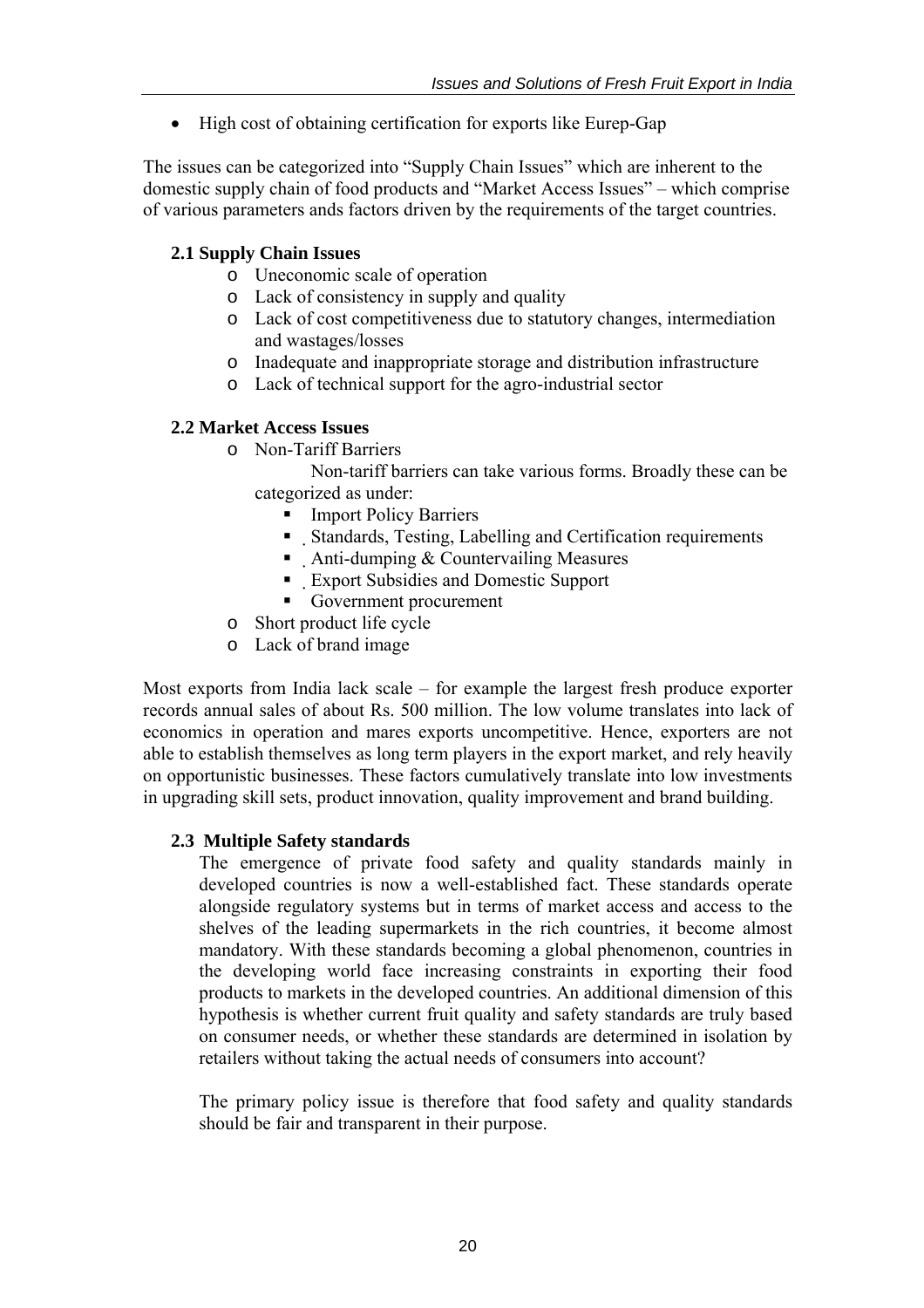### **2.4 Technological Constraints**

The major technology related constraints contributing to low productivity of horticultural crops and inferior quality of produce are:

- o Vast majority of holdings are small and un-irrigated
- o Large tracts of low and unproductive plantations needing replacement / rejuvenation.
- o Low productivity of crops due to inferior genetic stocks and poor management.
- o Inadequate supply of quality planting materials of improved varieties
- o High incidence of pests and diseases
- o Heavy post harvest losses and low utilization in processing sector

As a result, the productivity per unit area is low, resulting in high cost of production. Further, the quality of produce in many cases is far from satisfactory. The post harvest losses continue to be high. Full advantage has yet to be taken of several frontier areas *e.g.,* biotechnology, protected cultivation, computer aided management of inputs, integrated nutrient management, leaf nutrient standards, biofertilizers, integrated pest management, etc. There is also need for change both in the content and approach of research which can be taken up in partnership with private sector on aspects like production of hybrids, green house production of fruits, biotechnology, value addition and export. The future growth of horticulture industry will largely depend on new and globally competitive technologies.

## **3. Proposed Solutions**

The constraints indicated above could be overcome by careful considerations and formulation of relevant action points. The following solutions have been considered appropriate under Indian conditions (MOFPI, 2005)

#### **3.1 Targetted Products**

It may be useful to focus on a few products/markets in the initial phase. The product categories may be diversified on the basis of one or more of the following parameters

- o India's production advantage (in aggregate terms or for specific varieties). Infact, production strategy should shift to demand driven rather than supply driven
- o Current and likely trade volumes in the category, based on underlying demand trends
- o Potential for differentiation
- o Comparative cost advantage

#### **3.2 Improvement of market access**

Two key steps for improving market access of Indian fruits in overseas market is to institutionalize the market intelligence network for exporters, harmonize with international standards and develop associated infrastructure for certification and testing.

o Market Intelligence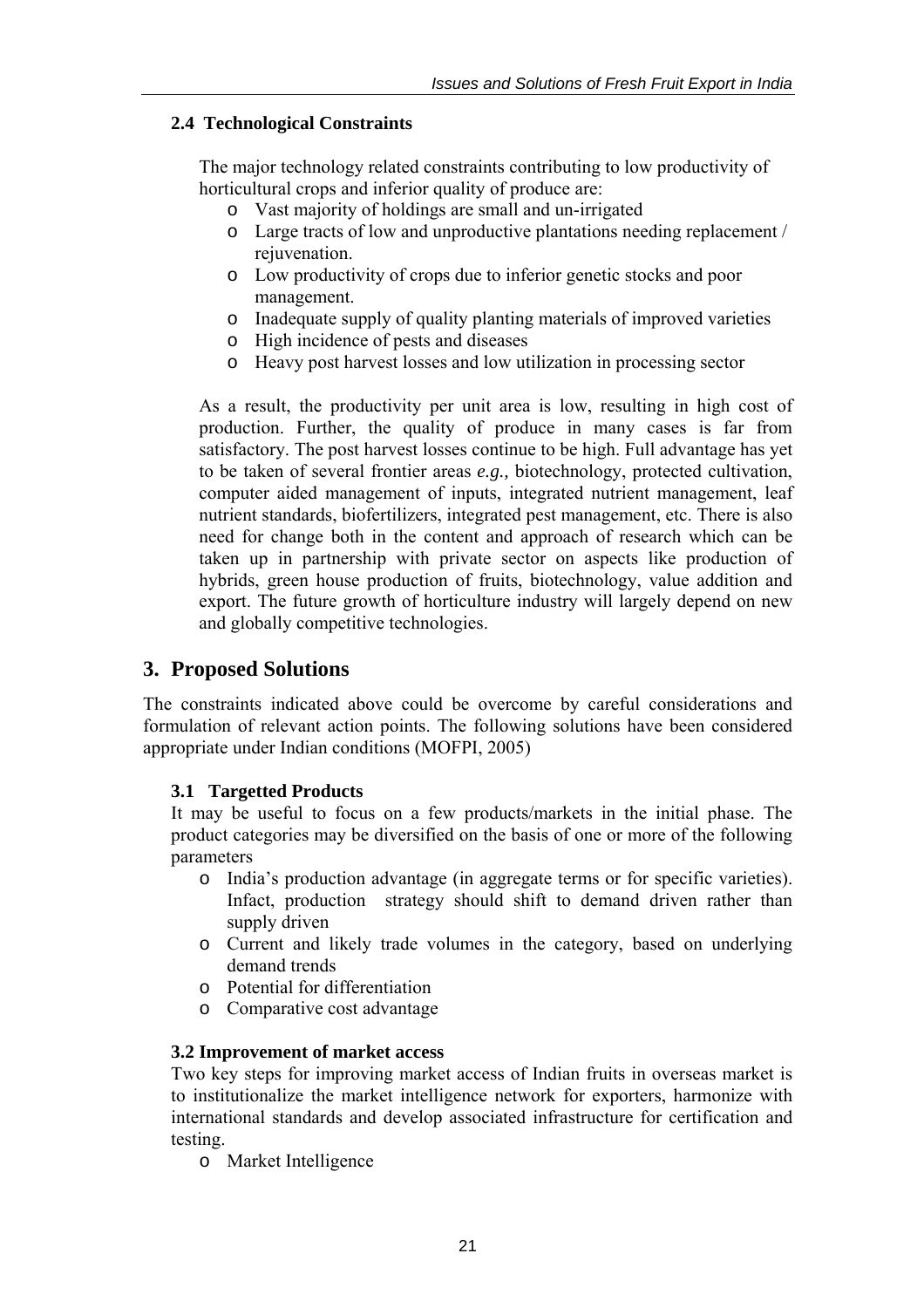In order to focus on some key products and markets, it is critical to develop a strong database to enable current and potential exporters to take national decisions. The key information needed by exporters include

- Major importing markets
- India's competitiveness vis-à-vis key competitors
- Existing tariff structure and non-tariff barriers, and likely changes in the context of WTO requirements
- Current status of quality standards and food regulations in target markets for imports of defined products.
- o Harmonization with international standards/practices, certification and testing

One of the major challenges for India, following the dismantling of quantitative restrictions on imports is to raise the level of quality standards to become globally competitive. There are variations in standards and regulations adopted by different importing countries which may lead to trade conflicts and disputes. The specific steps in this direction are:

- Substitute post arrival testing of Indian products in the importing country with pre-shipment inspection reports by recognized international agencies
- Encourage importing countries (USA, EU, Japan) to set up offices in India for certification of export consignments
- Encourage food testing laboratories in India to obtain accreditation from international agencies. Given high cost of international accreditation, Government can incentivise laboratories by part funding these costs.
- Introduce certification zoning systems like pesticide free zones; organic production zones; disease free zones to facilitate high value exports from India.
- Promote certification of organic farming for different crops

#### **3.3 Supply chain alignment with international requirements**

The supply chain needs to be aligned with the requirements of importing countries which require control and monitoring of quality standards of the raw materials and processed products. The specific action steps to facilitate this are:

- o Enable direct farmer-importer linkages by amendment of APMC Act
- o Set-up independent world class food testing and inspection infrastructure, particularly in clusters with significant presence of exporters.
- o Devise an alternate system of processing grade products specifications based on internationally accepted norms, delinked from fair average quality of table grade products.
- o Encourage investment in infrastructure to improve product quality, through part funding these investments, such as financing of bulk coolers.
- o Support private sector initiatives for investing in specialized transport infrastructure such as refrigerated vans through specific financing schemes for this purpose

#### **3.4 Integration of Government Schemes**